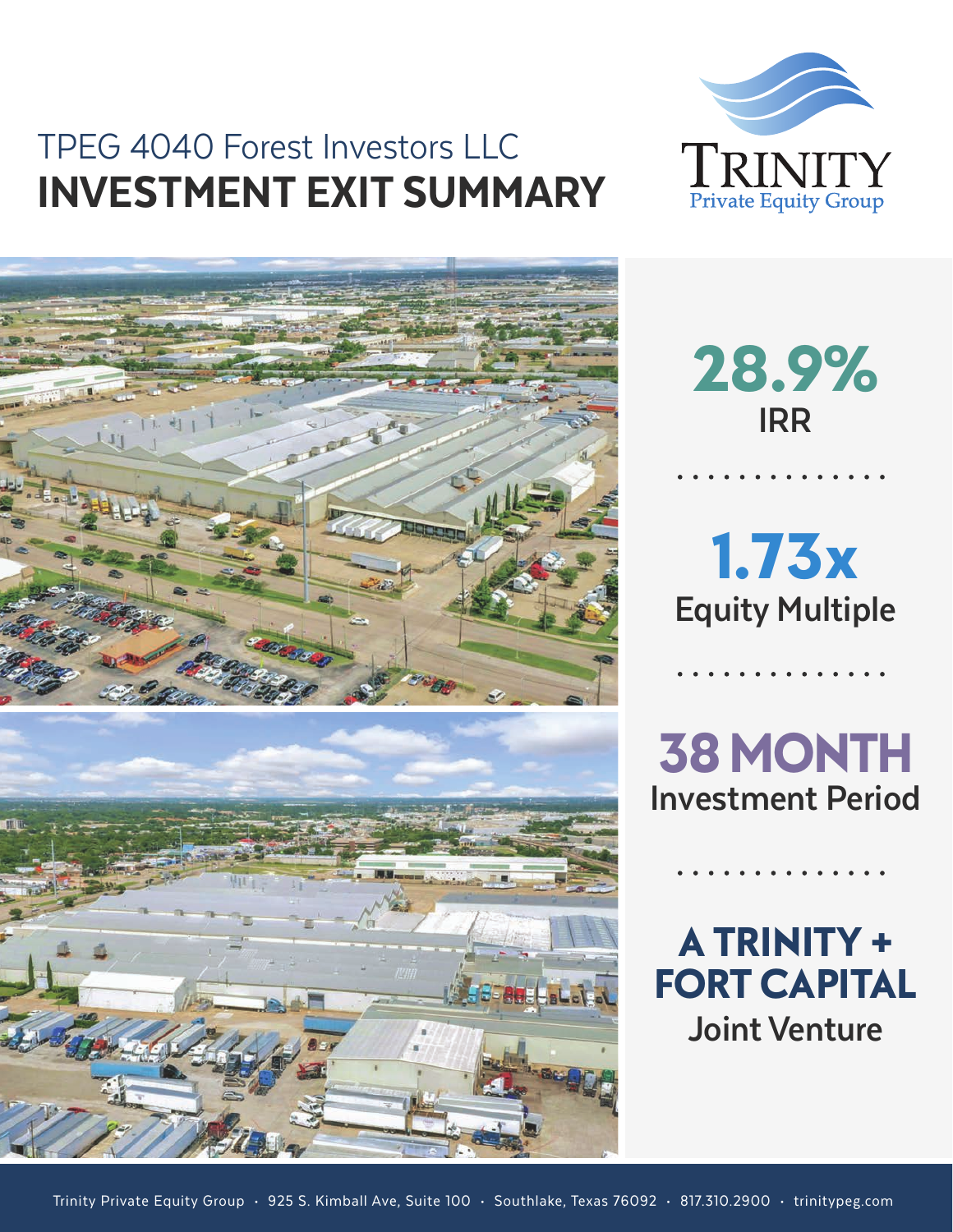## INVESTMENT SUMMARY

In June of 2018, Trinity Private Equity Group ("TPEG") partnered with Fort Capital to acquire an industrial warehouse and distribution facility located at 4040 Forest Lane in Garland, TX. 4040 Forest includes roughly 628,000 square feet of warehouse area and 32,000 square feet of air-conditioned office space over 47 acres of land. At the time, the underlying thesis centered around the property's location in the NE Dallas/Garland submarket and its impending lease renewal with its largest tenant, At Home.

In terms of inventory, NE Dallas/Garland continues to be one of the largest industrial submarkets in the DFW metroplex. The submarket generally consists of older product, although historically low vacancies, a robust and growing nearby workforce and a strategic location have spurred development in the area over the past few years.

Costs for the project totaled approximately \$17.700 million, funded by an \$11.000 million senior loan, \$1.000 million of TPEG mezzanine debt, \$4.450 million of TPEG equity, and \$1.250 million of Fort Capital co-investment.

In late 2019, Fort Capital successfully secured a lease extension with At Home, who occupies ~85% of the asset. This lease extension was crucial in creating value for investors, and the partnership elected to prepare and list the asset for sale soon after. A sale agreement was signed in Q1 of 2020, but the onset of the COVID-19 pandemic caused the Buyer to back out. While the pandemic contributed to the significant financial distress of industrial tenants and owners, Fort Capital worked with At Home to modify their lease payment terms, maintaining the financial stability of the asset. After the U.S. began to re-open in mid-2020, Fort Capital took the asset back to the market and signed a sale agreement for \$24.000 million with a new Buyer.

## PERFORMANCE SUMMARY

TPEG and Fort Capital elected to sell the asset sooner than originally anticipated due to several factors – primarily 1) sale valuations received by the partnership (at the two-year mark) all came in above year five pro forma sale projections, and 2) the partnership observed high demand for industrial/warehouse properties, even amidst the ongoing COVID-19 pandemic. As a note, the sale required a \$720,000 reserve to be withheld until August of 2021. The returns discussed herein are inclusive of the reserve release in 2021. Currently, investors have received a 1.66x and a 26.77% IRR.

From a returns standpoint, the investment's projected final IRR of 28.88% outperformed the original projection of 17.07%. The cash-on-cash multiple of approximately 1.73x falls slightly short of the PPM's figure of 1.83x, but the deficit is at least partially attributable to the abbreviated hold period. The original PPM forecasted a sale in month sixty (60) for \$21.142 million (based on NOI of \$2.378 million and an exit cap rate of 11.25%). The realized sale cap rate of 8.24% was 301 basis points lower than the projected exit cap rate of 11.25%, which can be credited to the At Home lease extension and the overall strength of the DFW industrial market. Below is a figure showing underwriting vs actual performance of 4040 Forest.

| <b>Details</b>             | <b>Underwriting</b> | <b>Actual</b> | <b>Variance</b> |  |
|----------------------------|---------------------|---------------|-----------------|--|
| Sale Month                 | 60                  | 38            | $-22$           |  |
| <b>Capitalization Rate</b> | 11.25%              | 8.24%         | $-3.01%$        |  |
| Sale Price                 | \$21,142,642        | \$24,000,000  | \$2,857,358     |  |
| Sale Price/SF              | S32.03              | S36.36        | <b>S4.33</b>    |  |
| <b>IRR</b>                 | 17.07%              | 28.88%        | 11.81%          |  |
| Cash-on-Cash               | 183x                | 1.73x         | $-0.10x$        |  |